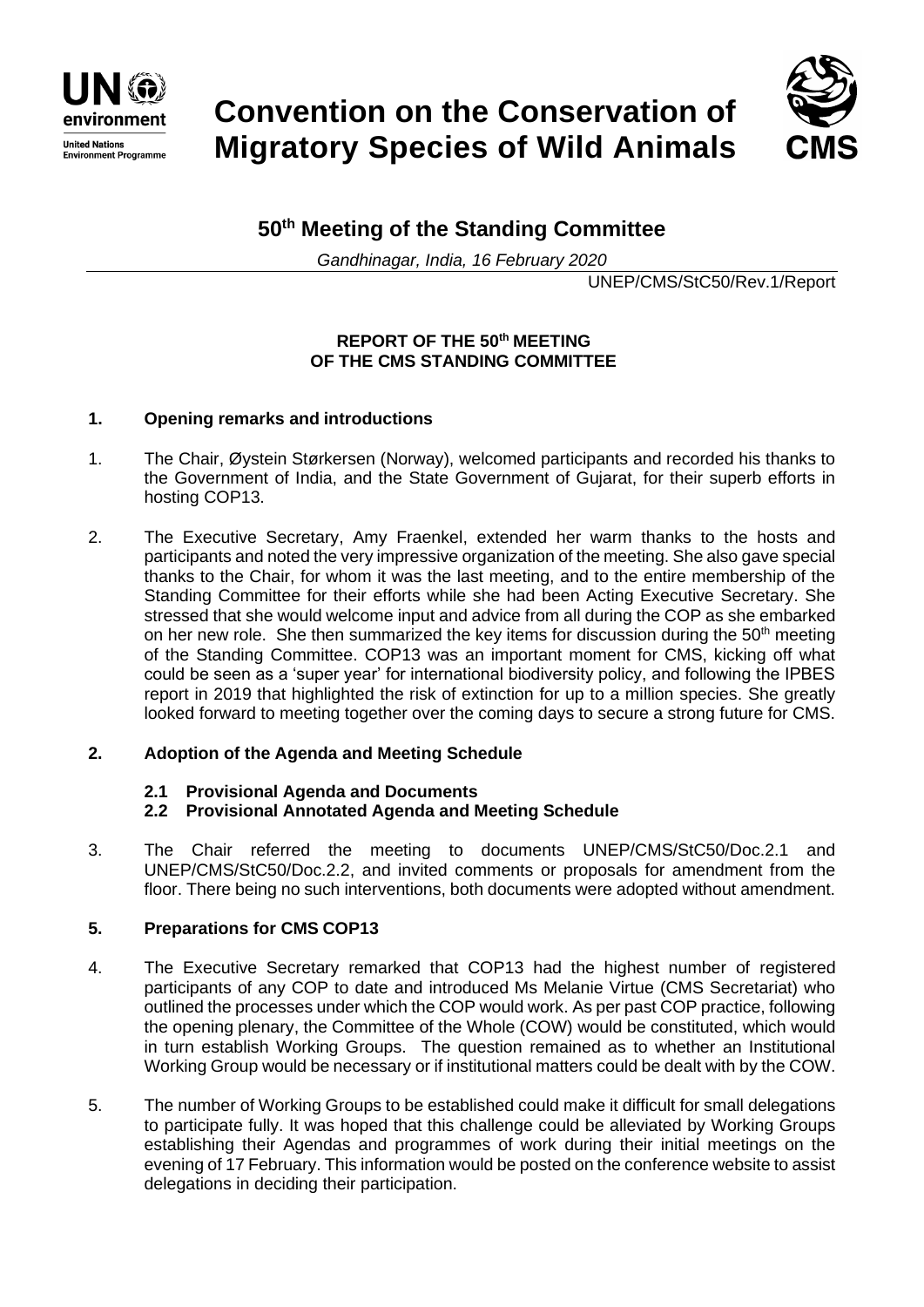- 6. Candidates for the Chair of the COP and the Chair of the COW had already been identified, but the position of Vice-Chair of the COW remained open.
- 7. Ms Virtue emphasized the importance of the Regional Coordination meetings in helping the smooth running of the COP and noted the Secretariat staff who would be available to support the meetings if needed.
- 8. The Bureau, comprising the Chair of the COP (who also acts as Chair of the Bureau), the Chair and Vice-Chair of the COW, the Chair of the Scientific Council, and the Chair of the Standing Committee, would meet each evening.
- 9. The representative of South Africa, representing the Africa region, asked for the number of parallel Working Groups to be kept to a minimum, to maximize the chances of participation. She considered it particularly important that there should not be more than two parallel sessions running simultaneously.
- 10. The representative of Germany agreed with South Africa, saying that the possibility of reducing the number of Working Groups would be very welcome. It was a particular problem if the Budget Working Group overlapped with the substantive Working Groups. In response to Ms Virtue's request for guidance about whether the COW should take up institutional issues, to avoid the establishment of an Institutional Working Group, he considered this a worthwhile approach which would help avoid parallel Working Groups by reducing their number. If institutional issues proved too much to include in discussions of the COW, it should still be possible establish a Working Group.
- 11. The Chair took note of these suggestions, and expressed his agreement, saying that they reflected the procedure at COP12.

## **4. Process for the appointment of representatives to subsidiary bodies**

## **4.1 Election of Parties to the Standing Committee**

12. Ms Virtue introduced document UNEP/CMS/COP13/Doc.16 which provided guidance for Parties regarding the election of regional and alternate members of the Standing Committee, in accordance with Resolution 9.15. She stressed the importance of the regional groups nominating candidates before Wednesday, 19 February, and reminded delegates that according to Resolution 12.2, paragraph 9, any Parties more than three years in arrears in their contributions to the Convention were ineligible to serve on Convention bodies or to vote at the COP.

#### **4.2 Standing Committee Finance and Budget Sub-Committee**

13. Referring to UNEP/CMS/COP13/Doc.16, Ms Virtue stated that a Finance and Budget Sub-Committee would be established from among the members of the Standing Committee at its first meeting immediately after COP, as per Resolution 9.15 para 1 (e) and the draft budget resolution contained in CMS/COP13/Doc.13.2.

#### **4.3 COP-appointed Councillor Subject Areas – Analysis, Review and Recommendations**

14. Mr Marco Barbieri (CMS Secretariat) reminded delegates that there were two categories of membership of the Sessional Committee of the Scientific Council, namely COP-appointed and Party-appointed Councillors. The Scientific Council had reviewed the areas of expertise of the COP-appointed Councillors, a process that had been led by Ms Narelle Montgomery (Australia), who took the floor.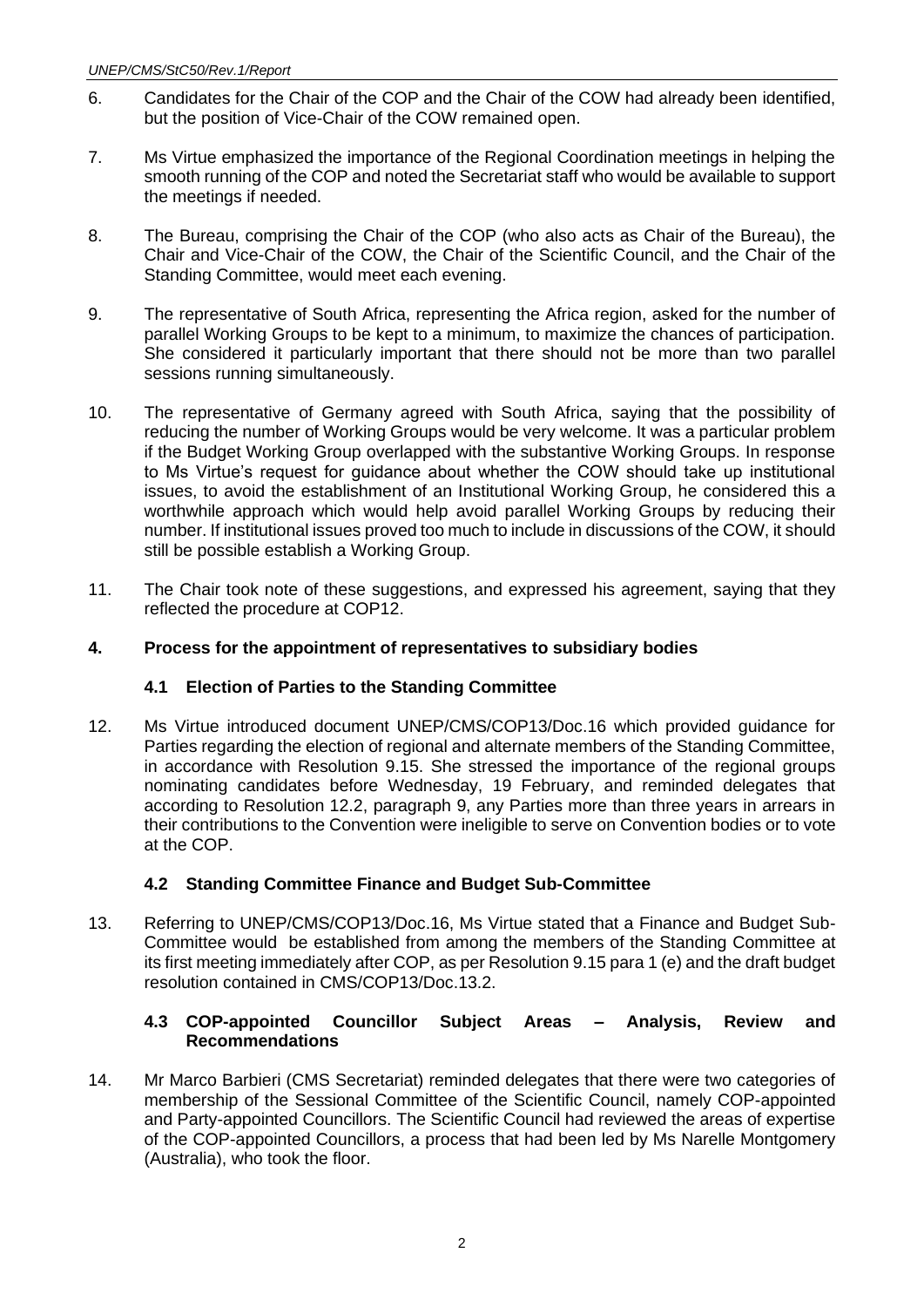- 15. Ms Montgomery introduced Document UNEP/CMS/COP13/Doc.15.1 *COP-Appointed Councillor Subject Areas - Analysis, Review and Recommendations*, which reported on the activities of the Sessional Committee of the Scientific Council in their review, and submitted recommendations on the matter to COP13.
- 16. In order to better understand areas where expert advice would be valuable to the Convention, relevant outcomes of the last three COPs had been identified, and additional resources such as the National Reports, the CMS Strategic Plan, as well as, for example, the Aichi Targets and the Sustainable Development Goals had been used.
- 17. A second activity was the establishment of a continuing review process of these subject areas. This process was summarized in Annex 2 of document UNEP/CMS/COP13/Doc.15.1.
- 18. The review resulted in the identification of the following subject areas for COP-appointed Councillors: Birds, Terrestrial Mammals, Aquatic Mammals, Marine Fish, Climate Change, Connectivity/Networks, Marine Pollution, Bycatch, and Invasive Species.
- 19. Four of the subject areas were retained (Birds, Climate Change, Aquatic Mammals and Bycatch) and Councillors for these were available to remain in their appointed positions following COP13.

## **4.4 Appointment of members of the Sessional Committee of the Scientific Council**

## **4.4.1 COP-appointed Councillors**

- 20. Mr Barbieri recalled that following a call for nominations from the Secretariat for candidate experts to fill the new positions of proposed COP-appointed Councillors, all nominations had been published in an Addendum to document UNEP/CMS/COP13/Doc.15.1.
- 21. Single candidates had been nominated for each of the newly identified subject areas, with the exception of Invasive Species. Parties were working on nominations for this position, and it was hoped that a decision would be made before the end of COP13.
- 22. South Africa, representing the Africa region, asked whether the process of nomination of councillors in subject areas where single nominations had been made was closed, or whether further nomination of candidates was possible.
- 23. Mr Barbieri replied that he was not aware of additional nominations, but that the possibility to nominate further candidates still existed.

## **4.4.2 Party-appointed Councillors**

- 24. Mr Barbieri recalled that it was the responsibility of the Regional Groups to identify candidates from among Party-appointed members of the Scientific Council. Document UNEP/CMS/COP13/Doc.15.2/Rev.1 summarized the current situation with regard to existing members for the current triennium. COP13 would renew six or seven of the 15 Partyappointed membership, with members being appointed for a minimum of two triennia. It was also important for the Regional Groups to identify up to three alternate members for each region from among the current membership of the Scientific Council.
- 25. South Africa, representing the Africa region, emphasized that if a country was three or more years in arrears with its payments to the Trust Fund, it would not be eligible for selection for any subsidiary body of the Convention.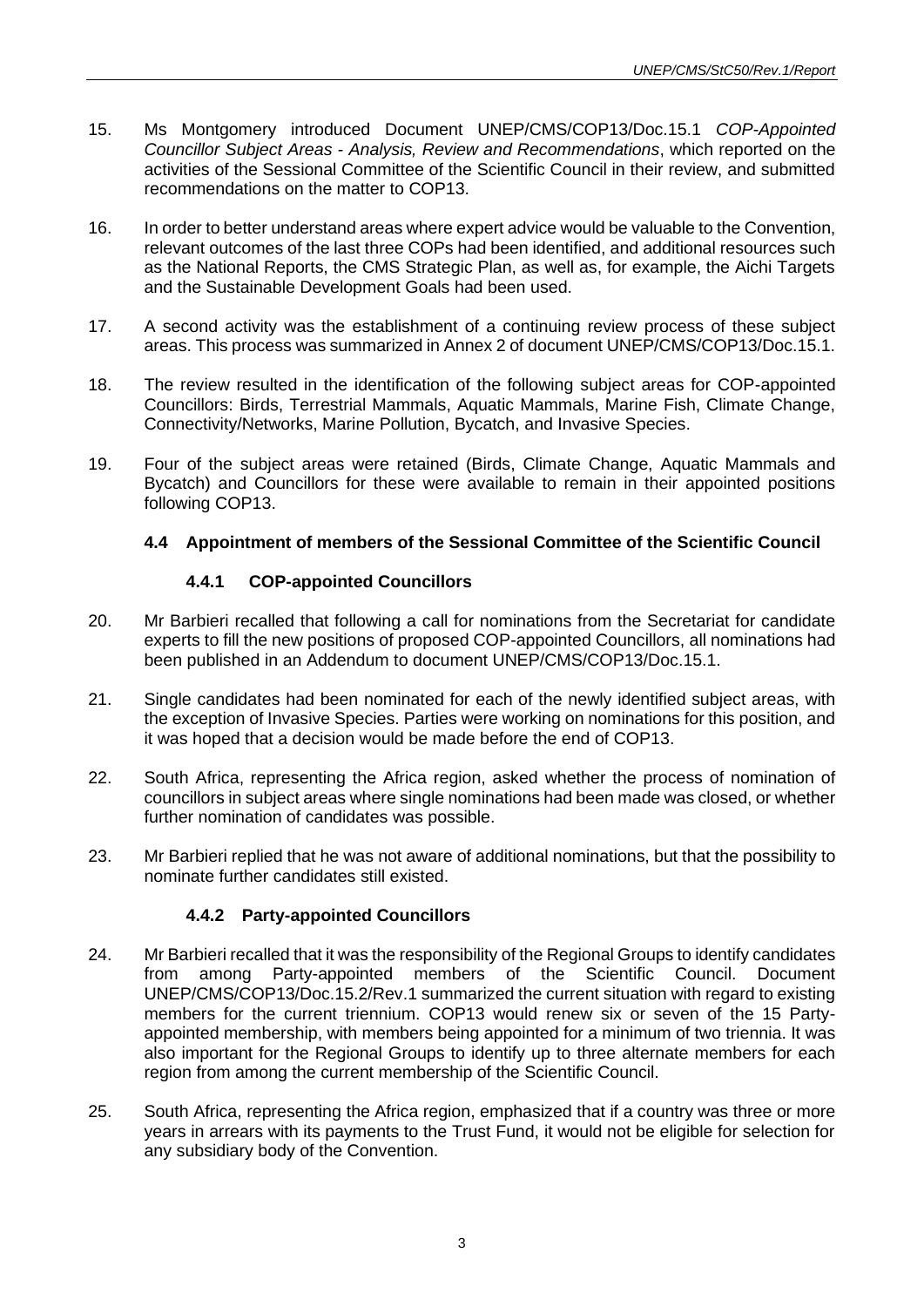## **4.5 Credentials Committee**

26. Ms Virtue reminded Parties of the importance of nominating five members from at least three regions to participate in the Credential Committee. Names were needed before the opening plenary session on 17 February, and it was suggested that a simple approach would be for each region to nominate one member.

#### **3. Financial and Human resources**

#### **3.1 Execution of CMS Budget 2018-2020**

- 27. Enkhtuya Sereenen (CMS Secretariat) introduced this item with a presentation summarizing document UNEP/CMS/COP13/Doc.13.1 and updating some information to reflect the situation as of 14 February 2020. Contributions paid from January 2018 to 14 February 2020, totalled €4,458,800, whilst, €712,175 remained unpaid for the period 2018-2019. An additional voluntary contribution to the Trust Fund of €14,856 had been received from Norway in 2019.
- 28. Overall, 126 Parties were expected to pay € 2,559,888 for 2018, and € 2,611,087 for 2019, totaling € 5,170,975
- 29. By 14 February 2020, the Secretariat had collected €2,246,598 for 2018, and €2,212,202 for 2019.
- 30. €313,290 remained unpaid by 41 Parties in 2018, while €398,885 remained unpaid by 55 Parties in 2019. In addition, the CMS Trust still has unpaid contributions of €260,736 attributed to 25 Parties for the period before current triennium 2018-2020.
- 31. The overall budget implementation for 2018-19 showed an approved budget of €5,170,975 and redeployed budget of €115,329 from 2020, and expenditure of €4,307,006, resulting in an estimated balance of €979,298. Taking account of actual contributions received in December 2019, the Trust fund balance as at 31 December 2019 was adjusted to €952,000.
- 32. Ms Sereenen ended with a plea to all Parties in arrears with their payments to settle their contributions without delay, and noted that 20 Parties were now in a position of owing three or more years of contributions, meaning that they were ineligible for holding office in CMS bodies, and excluded from voting in the COP. The Standing Committee members were urged to encourage the relevant Parties to pay their outstanding contributions as soon as possible.

#### **3.2 Budget 2021-2023**

- 33. The Executive Secretary presented a summary of the budget for 2021-2023, and a Programme of Work for the intersessional period between COP13 and COP14, as contained in document UNEP/CMS/COP13/Doc.13.2.
- 34. Ms Fraenkel said that there had been three principal considerations when drafting the budget:
	- 1. the need to strengthen and rebalance the capacity of the Secretariat;
	- 2. The increased demand for CMS activities;
	- 3. The extraordinarily high level of arrears coming into 2020.
- 35. Four budget scenarios for 2021-2023 were proposed:
	- 1. Zero nominal growth scenario maintaining the current position and maintaining UN salaries including the statutory 2 per cent increase. This scenario would require cuts to programmes.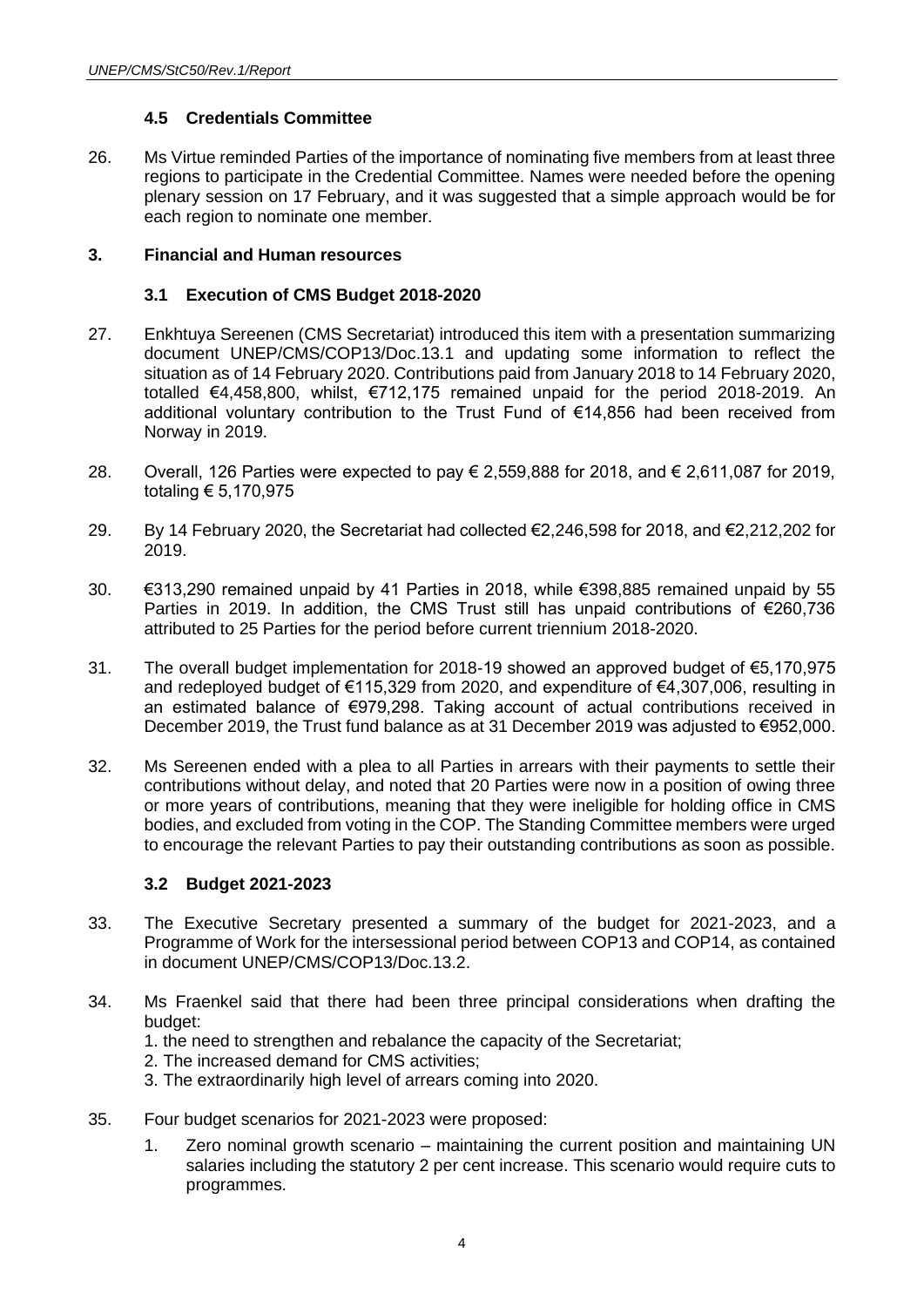- 2. Zero real growth scenario also keeping on a par with the 2018-2020 budget but including a consideration of inflation at 2 per cent on costs beyond salaries, with an additional €10,000 per year for staff training.
- 3. Strengthening the Secretariat scenario addressing some staffing needs. Considerable restraint has recently been exercised in this area and this scenario would add one new P post and one GS post, while extending some part-time posts. This scenario would add 12.7 per cent to the cost of scenario 2.
- 4. Scenario 3 plus an additional programme of work. Three additional items central to the work of the Secretariat were envisaged:
	- Analysis of national reports with an estimated budget of €30,000;
	- Development of report on the State of the World's Migratory Species with an estimated €150,000 budget. A preliminary report had already been produced;
	- Additional outreach activities at an estimated cost of €60,000.

This scenario would add 2.82 per cent to the cost of scenario 3.

- 36. The Secretariat was also considering the possibility of increasing the minimum contribution of Parties to  $\epsilon$ 1,000 or  $\epsilon$ 2,000 per annum, as mandated by the 48<sup>th</sup> meeting of the Standing Committee in October 2018. This would raise additional funds and possibly encourage more finance ministries to contribute.
- 37. The Programme of Work between COPs 13 and 14 included all mandates provided by the COP in the light of guidance and advice from the Parties.
- 38. The Chair emphasized the scale of the cashflow difficulties currently being experienced by the Secretariat, and the continuing scaling down of the funds available in the Trust Fund caused by the reluctance of Parties to agree to higher levels of funding.
- 39. The Chair of the Scientific Council, Fernando Spina, said it was clear that the conservation status of migratory species was closely related to seasonality of ecological conditions. Migrants were totally dependent on this, which made them ideal indicators of climate change effects. No other instrument provided such indications of trends at global level. Reviewing the conservation status of migratory species as indicators was an essential activity and the report on the State of the World's Migratory Species should be considered a high priority. He very much hoped resources would be found for CMS to do this job.
- 40. Mongolia, representing the Asia region, stated that the Asia region supported an increase in the budget, and thanked Dr Spina for scientific justification of this.
- 41. The representative of South Africa, representing the Africa region, called for positive attitudes towards an increase in the budget, considering the IPBES report that a million species faced extinction, as highlighted by the Executive Secretary. There was a strong need to step up efforts to prevent species extinctions. She hoped Parties would bear this responsibility and obligation in mind during negotiations.

#### **6. Hosting of CMS COP14**

42. Ms Virtue reported that two Parties had approached the Secretariat with a view to hosting COP14, but she was not yet in a position to provide details. Any Party with an interest in hosting the next COP was asked to come forward with an offer.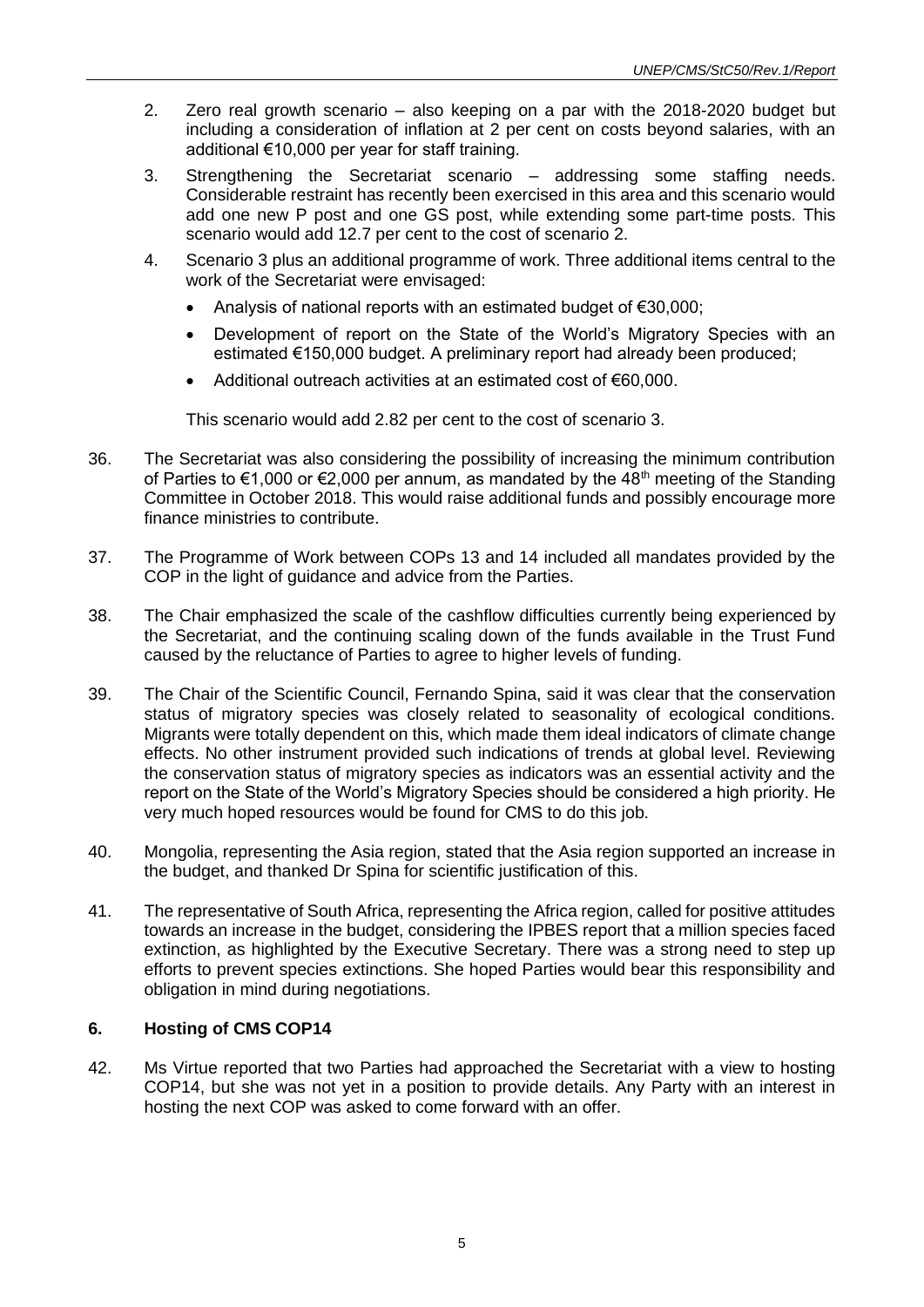#### **7. Date and venue of future meetings of subsidiary bodies**

- 43. Ms Virtue drew attention to the longer than usual anticipated intersessional period between COPs 13 and 14, caused by the early timetabling of COP13, and the assumption that COP14 would take place in the last quarter of 2023. This presented the possibility of additional intersessional meetings of the Standing Committee and the Sessional Committee of the Scientific Council, but this would depend on the available capacity and budget. She presented four options with various intervals between meetings, including a 'maximum schedule' which included two meetings more than the expected available budget, and a 'minimum schedule' that was within the expected budget.
- 44. The uncertainty of the timing of COP14 was a complicating factor and this issue would be decided by future deliberations of the Standing Committee and by the Budget Committee of COP13. If additional meetings were required, additional funding would need to be found. The implications for the meeting schedule would need to be understood in the event of a reduction in the budget.
- 45. France, representing the European region, suggested that if COP14 was held in the second quarter of 2023, it would shorten the intersessional period and allow more appropriate intervals between meetings.
- 46. The Chair agreed with this but pointed out that much would depend on the host of COP14.
- 47. South Africa, representing the African region, stressed the importance of releasing the dates of meetings as early as possible to maximize the chances of delegates being able to travel.

#### **8. Any other business**

- 48. There were no items of other business.
- 49. The Chair stated that since it was his last CMS Standing Committee Meeting after 10 years as a member including six as Chair, he wished to say a few words. He encouraged all Parties to continue to be provocative and bold in giving advice. While the Secretariat was small but many others in the CMS network, and they were all stronger together. He stressed the importance of taking care in the selection of issues to respond to, and the necessity of stepping up support and exchange of capacity between Parties and MEAs. Many Parties needed to improve national legislation. Reporting on compliance should be a major focus of all MEAs. Many Parties needed assistance with national legislation, and with enforcement and the judiciary. Maybe this was an under-developed area where CMS could make more of a difference. He noted that one major accomplishment, the first results of the Global Migration Atlas, would be presented here. An analysis of the status of migratory species would be important for identifying priorities, actions and outreach, but funds were lacking. The UN General Assembly was correct to suggest that a shift in global policies was needed. The Convention should ask itself whether it was focusing on the right topics and collaborating with the best organizations. He ended by thanking all the Executive Secretaries and Standing Committee members with whom he had worked over the years.
- 50. Ms Virtue, on behalf of the Executive Secretary, thanked Mr Størkersen for having been both the longest-serving member and Chair of the Standing Committee and for being the embodiment of synergies between MEAs in action – since he was also on the Standing Committees of CITES, the Bern Convention and AEWA. She concluded by saying that Mr Størkersen left very big shoes to fill.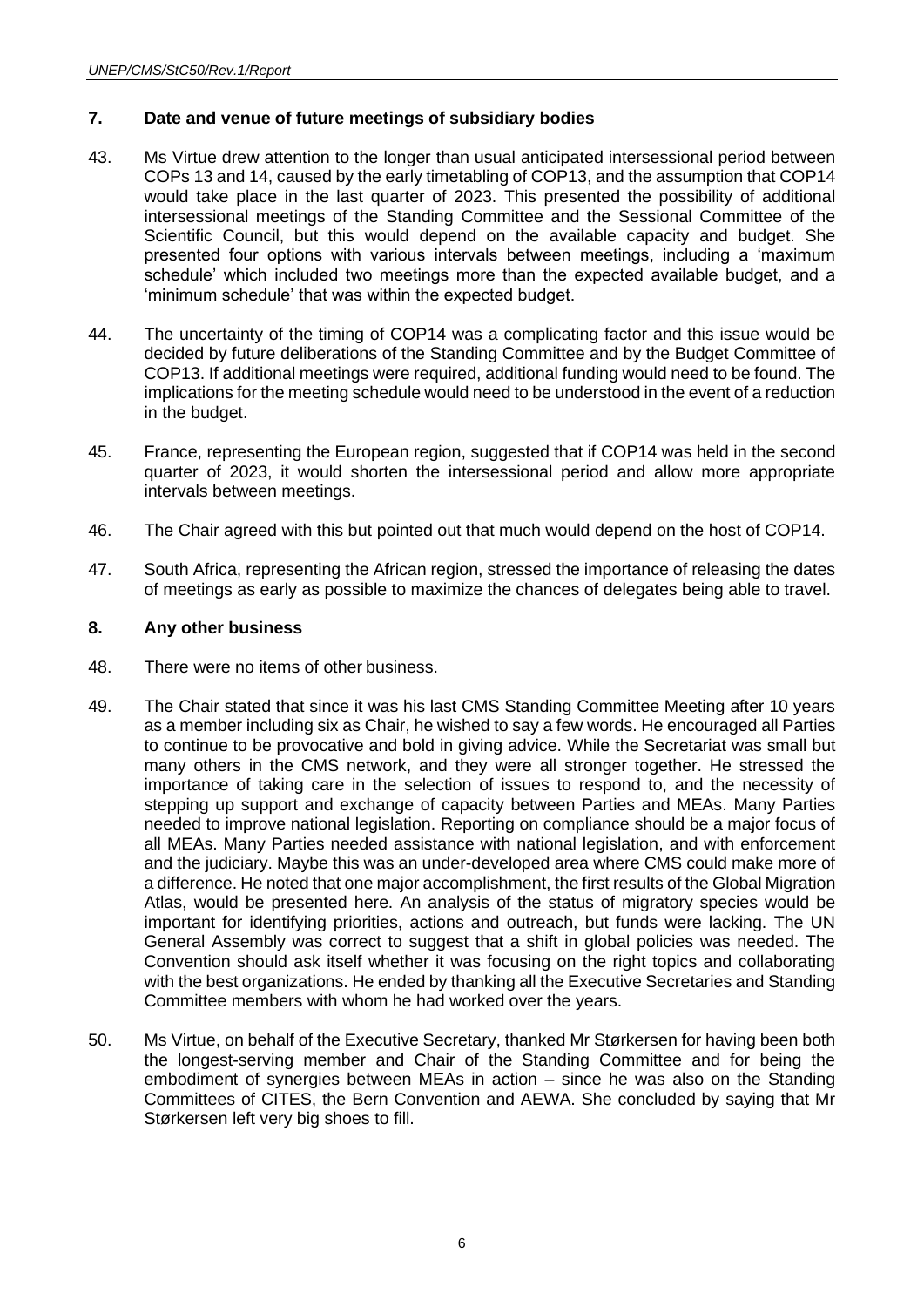## **9. Concluding remarks**

51. The Chair closed the meeting at 12.15 and looked forward to fruitful deliberations during the COP itself.